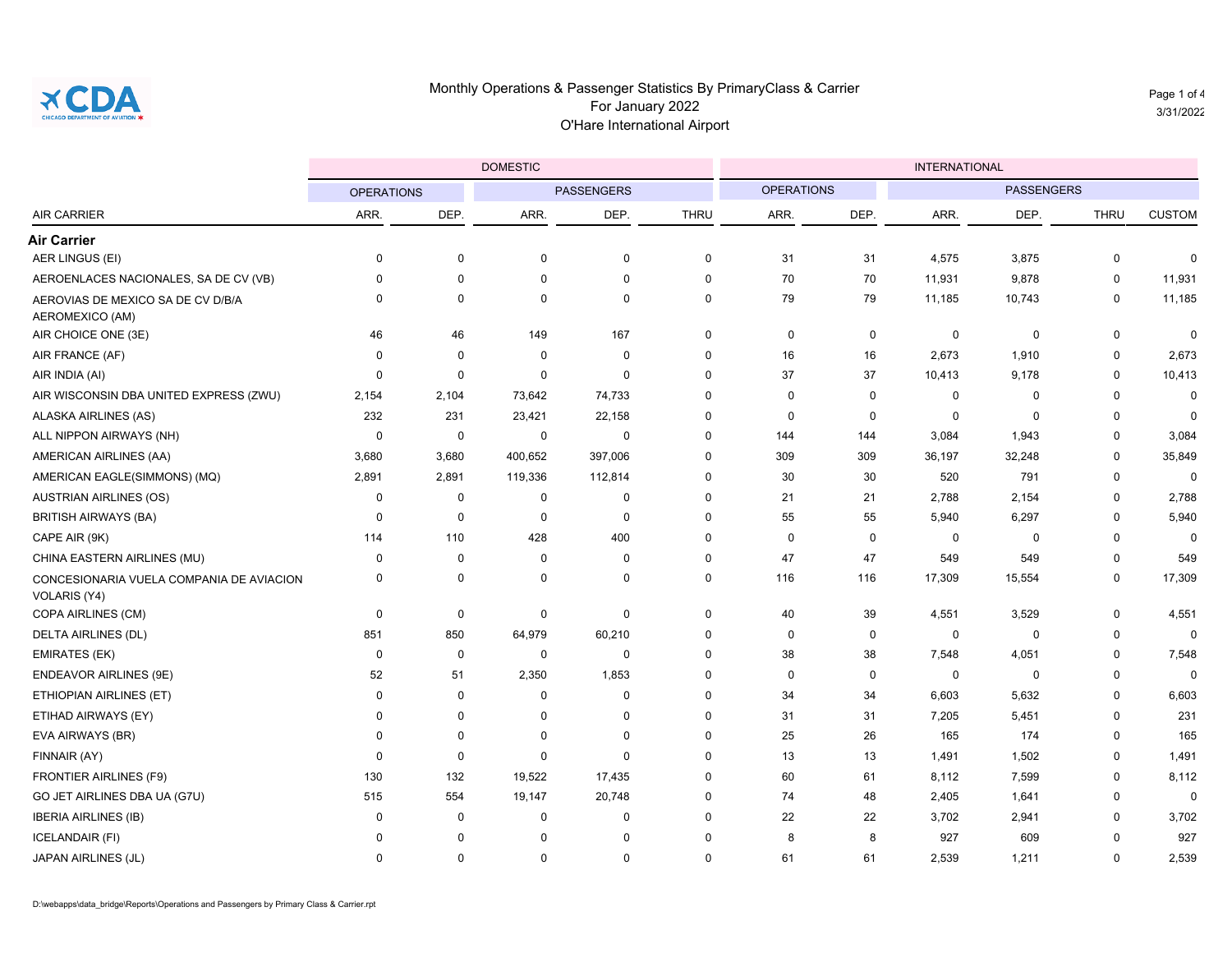Page 2 of 4 3/31/2022

|                                                |                   |                | <b>DOMESTIC</b>   |             |             | <b>INTERNATIONAL</b> |             |             |                   |             |               |
|------------------------------------------------|-------------------|----------------|-------------------|-------------|-------------|----------------------|-------------|-------------|-------------------|-------------|---------------|
| <b>AIR CARRIER</b>                             | <b>OPERATIONS</b> |                | <b>PASSENGERS</b> |             |             | <b>OPERATIONS</b>    |             |             | <b>PASSENGERS</b> |             |               |
|                                                | ARR.              | DEP.           | ARR.              | DEP.        | <b>THRU</b> | ARR.                 | DEP.        | ARR.        | DEP.              | <b>THRU</b> | <b>CUSTOM</b> |
| <b>Air Carrier</b>                             |                   |                |                   |             |             |                      |             |             |                   |             |               |
| JAZZ AIR (QK)                                  | 0                 | 0              | 0                 | $\mathbf 0$ | $\mathbf 0$ | 193                  | 192         | 6,341       | 5,767             | 0           | $\Omega$      |
| JET BLUE AIRLINES CORP (B6)                    | 76                | 76             | 5,348             | 4,210       | $\mathbf 0$ | $\mathbf 0$          | $\mathbf 0$ | 0           | $\mathbf 0$       | 0           | $\Omega$      |
| KEY LIME AIR ()                                | 51                | 51             | 742               | 662         | $\mathbf 0$ | $\mathbf 0$          | $\mathbf 0$ | 0           | $\mathbf 0$       | 0           | $\mathbf 0$   |
| KLM ROYAL DUTCH AIRLINES (KL)                  | 0                 | $\Omega$       | $\mathbf 0$       | $\mathbf 0$ | $\Omega$    | 22                   | 22          | 3,015       | 2,336             | $\mathbf 0$ | 3,015         |
| <b>KOREAN AIRLINES (KE)</b>                    | 0                 | $\Omega$       | 0                 | 0           | $\Omega$    | 30                   | 30          | 1,632       | 1,003             | 0           | 1,632         |
| LOT POLISH AIRLINES (MIDWEST) (LO)             | 0                 | $\Omega$       | 0                 | $\mathbf 0$ | $\mathbf 0$ | 32                   | 32          | 5,613       | 4,189             | 0           | 5,613         |
| LUFTHANSA GERMAN (LH)                          | 0                 | $\Omega$       | $\mathbf 0$       | $\mathbf 0$ | $\Omega$    | 58                   | 58          | 10,945      | 8,783             | $\mathbf 0$ | 10,945        |
| MESA AIRLINES DBA UNITED EXPRESS (YVU)         | 424               | 422            | 26,523            | 20,257      | $\Omega$    | $\mathbf 0$          | $\mathbf 0$ | 0           | $\mathbf 0$       | $\mathbf 0$ | 0             |
| PIEDMONT DBA AMERICAN AIRLINES ()              | 405               | 405            | 13,083            | 13,325      | $\mathbf 0$ | $\mathbf 0$          | $\mathbf 0$ | 0           | $\mathbf 0$       | 0           | $\mathbf 0$   |
| PSA AIRLINES (OH)                              | -1                | $\overline{1}$ | 56                | $\mathbf 0$ | $\Omega$    | $\Omega$             | $\mathbf 0$ | $\mathbf 0$ | $\mathbf 0$       | $\mathbf 0$ | $\Omega$      |
| <b>QATAR AIRWAYS (QR)</b>                      | $\mathbf{1}$      | $\overline{1}$ | 0                 | $\mathbf 0$ | $\Omega$    | 49                   | 49          | 13,303      | 9,992             | $\mathbf 0$ | 13,303        |
| REPUBLIC AIRLINES DBA AMERICAN EAGLE ()        | 85                | 85             | 4,932             | 4,465       | $\Omega$    | $\mathbf 0$          | $\Omega$    | 0           | $\pmb{0}$         | 0           | $\mathbf 0$   |
| REPUBLIC AIRLINES DBA DELTA (YXD)              | 139               | 140            | 5,873             | 5,619       | $\Omega$    | $\mathbf 0$          | $\mathbf 0$ | 0           | $\mathbf 0$       | $\mathbf 0$ | $\Omega$      |
| REPUBLIC AIRLINES DBA UNITED AIRLINES (YXU)    | 896               | 870            | 48,508            | 47,734      | $\Omega$    | 12                   | 38          | 437         | 1,164             | 0           | $\Omega$      |
| ROYAL JORDANIAN (RJ)                           | 0                 | $\Omega$       | $\mathbf 0$       | $\pmb{0}$   | $\Omega$    | 31                   | 31          | 7,000       | 5,100             | $\mathbf 0$ | 7,000         |
| SCANDINAVIAN AIRLINES (SK)                     | $\mathbf 0$       | $\Omega$       | 0                 | $\mathbf 0$ | $\Omega$    | 40                   | 40          | 3,803       | 3,763             | $\mathbf 0$ | 3,803         |
| SKYWEST AIRLINES DBA UA (OOU)                  | 2,633             | 2,639          | 110,598           | 113,463     | $\mathbf 0$ | 42                   | 42          | 1,912       | 1,421             | 0           | $\mathbf 0$   |
| SKYWEST DBA AMERICAN EAGLE (OOA)               | 1,553             | 1,553          | 68,103            | 68,019      | $\Omega$    | 70                   | 70          | 1,746       | 1,479             | $\mathbf 0$ | $\Omega$      |
| SKYWEST DBA DELTA (OO)                         | 79                | 79             | 3,554             | 3,229       | $\mathbf 0$ | $\mathbf 0$          | $\mathbf 0$ | 0           | $\mathbf 0$       | $\mathbf 0$ | $\Omega$      |
| SOUTHWEST AIRLINES (WN)                        | 677               | 670            | 51,823            | 49,117      | 135         | 30                   | 30          | 3,204       | 2,684             | 0           | $\Omega$      |
| SPIRIT AIRLINES (NK)                           | 521               | 521            | 82,726            | 78,001      | $\Omega$    | 22                   | 22          | 3,050       | 2,830             | $\mathbf 0$ | 3,050         |
| SWISSAIR AIRLINES (LX)                         | 0                 | $\Omega$       | 0                 | $\mathbf 0$ | $\mathbf 0$ | 30                   | 30          | 5,017       | 4,337             | 0           | 5,017         |
| TAP AIR PORTUGAL (TP)                          | 0                 | $\Omega$       | 0                 | 0           | $\mathbf 0$ | 12                   | 12          | 1,793       | 1,253             | 0           | 1,793         |
| <b>TURKISH AIRLINES (TK)</b>                   | 0                 | $\Omega$       | $\mathbf 0$       | $\mathbf 0$ | $\mathbf 0$ | 75                   | 75          | 13,948      | 9,448             | $\mathbf 0$ | 13,948        |
| UNITED AIRLINES (UA)                           | 4,255             | 4,255          | 519,473           | 496,326     | 491         | 766                  | 766         | 88,530      | 78,837            | 0           | 88,530        |
| Sub Total:                                     | 22,461            | 22,417         | 1,664,968         | 1,611,951   | 626         | 2,875                | 2,875       | 323,701     | 273,846           | $\mathbf 0$ | 295,239       |
| <b>Cargo Operator</b>                          |                   |                |                   |             |             |                      |             |             |                   |             |               |
| ABX AIR INC (MW)                               | 42                | 42             | $\pmb{0}$         | $\pmb{0}$   | $\mathbf 0$ | 0                    | $\mathbf 0$ | $\mathbf 0$ | $\mathbf 0$       | 0           | $\Omega$      |
| AEROLOGIC GMBH (3S)                            | 0                 | 5              | 0                 | $\mathbf 0$ | $\Omega$    | 22                   | 18          | $\Omega$    | $\mathbf 0$       | 0           | $\Omega$      |
| AEROTRANSPORTE DE CARGA UNION SA DE CV<br>(6R) | 0                 | 0              | 0                 | 0           | 0           | 6                    | 6           | 0           | $\mathbf 0$       | 0           | 0             |
| AIR BRIDGE CARGO AIRLINES, LLC (RU)            | 0                 | 0              | 0                 | $\mathbf 0$ | 0           | 17                   | 17          | 0           | $\mathbf 0$       | 0           | 0             |
| AIR CHINA (CA)                                 | 0                 | 0              | $\mathbf 0$       | $\mathbf 0$ | $\mathbf 0$ | 47                   | 47          | $\Omega$    | $\mathbf 0$       | $\mathbf 0$ | $\mathbf 0$   |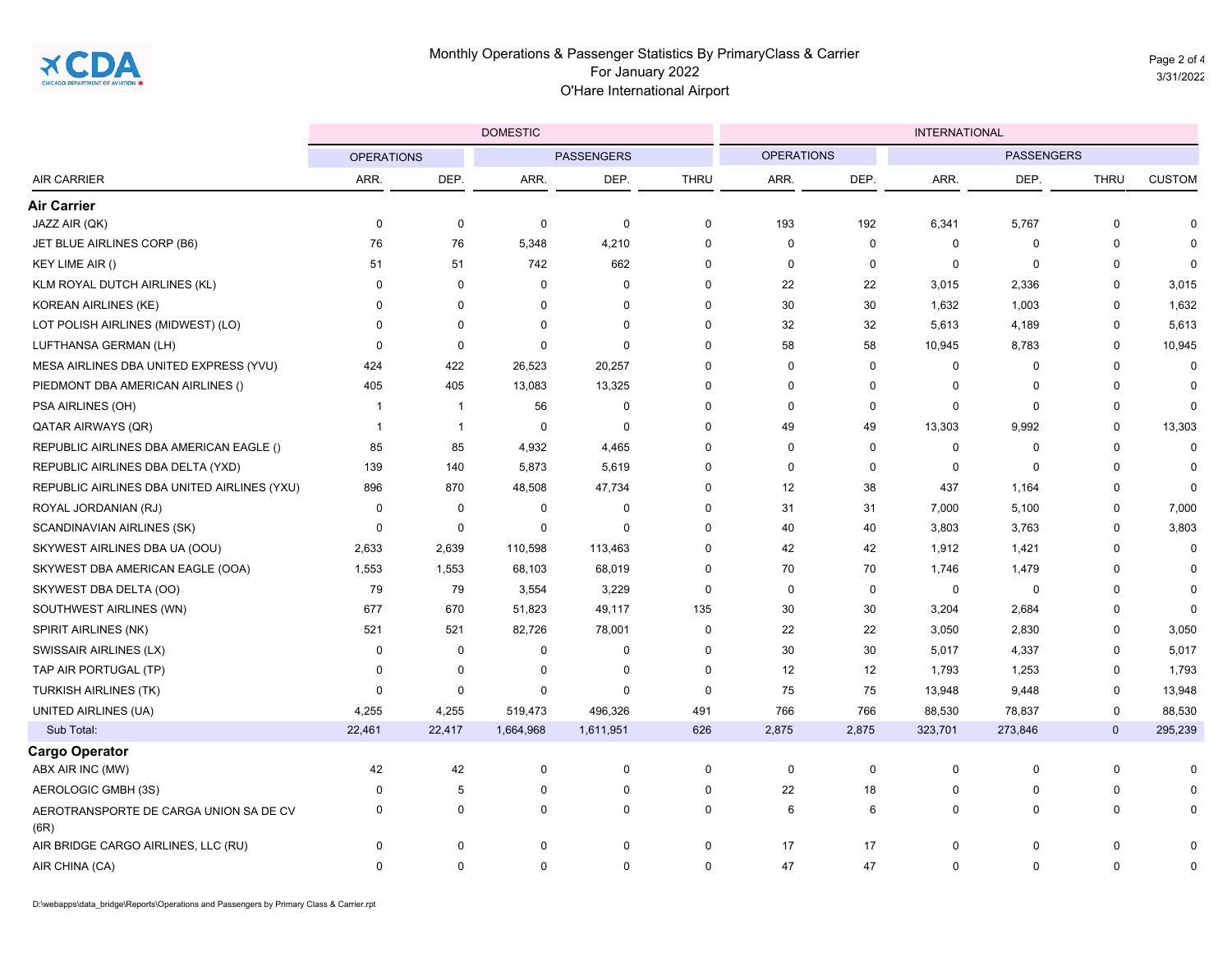Page 3 of 4 3/31/2022

|                                                              |                   |                | <b>DOMESTIC</b>   |             |             | <b>INTERNATIONAL</b> |             |                   |              |              |               |  |
|--------------------------------------------------------------|-------------------|----------------|-------------------|-------------|-------------|----------------------|-------------|-------------------|--------------|--------------|---------------|--|
| <b>AIR CARRIER</b>                                           | <b>OPERATIONS</b> |                | <b>PASSENGERS</b> |             |             | <b>OPERATIONS</b>    |             | <b>PASSENGERS</b> |              |              |               |  |
|                                                              | ARR.              | DEP.           | ARR.              | DEP.        | <b>THRU</b> | ARR.                 | DEP.        | ARR.              | DEP.         | <b>THRU</b>  | <b>CUSTOM</b> |  |
| <b>Cargo Operator</b>                                        |                   |                |                   |             |             |                      |             |                   |              |              |               |  |
| AIR FRANCE CARGO (AFC)                                       | 0                 | 0              | $\mathbf 0$       | 0           | 0           | 19                   | 19          | $\mathbf 0$       | $\mathbf 0$  | $\mathbf 0$  | $\Omega$      |  |
| AIR TRANSPORT INTERNATIONAL (8C)                             | -1                | $\overline{1}$ | $\mathbf 0$       | $\mathbf 0$ | 0           | $\mathbf 0$          | $\mathbf 0$ | $\pmb{0}$         | $\pmb{0}$    | $\mathbf 0$  | $\Omega$      |  |
| ASIANA CARGO (OZC)                                           | 0                 | $\mathbf 0$    | $\mathbf 0$       | $\mathbf 0$ | $\mathbf 0$ | 37                   | 37          | $\Omega$          | $\mathbf 0$  | $\Omega$     |               |  |
| ATLAS AIR (5Y)                                               | 159               | 139            | $\mathbf 0$       | $\mathbf 0$ | 0           | 14                   | 29          | $\Omega$          | $\Omega$     | $\Omega$     |               |  |
| CARGOLUX AIRLINES INT'L S.A. (CV)                            | 0                 | 0              | $\mathbf 0$       | 0           | 0           | 75                   | 75          | $\Omega$          | $\mathbf 0$  | $\Omega$     |               |  |
| CATHAY PACIFIC CARGO (CXC)                                   | 0                 | $\Omega$       | $\mathbf 0$       | $\mathbf 0$ | $\mathbf 0$ | 14                   | 14          | $\Omega$          | $\mathbf 0$  | $\Omega$     |               |  |
| CHINA AIRLINES (CI)                                          | $\Omega$          | $\Omega$       | $\mathbf 0$       | $\mathbf 0$ | $\Omega$    | 93                   | 93          | $\Omega$          | 0            | $\Omega$     |               |  |
| CHINA CARGO AIRLINES (CK)                                    | $\Omega$          | $\Omega$       | $\mathbf 0$       | $\mathbf 0$ | $\mathbf 0$ | 28                   | 28          | $\Omega$          | $\mathbf 0$  | $\Omega$     |               |  |
| CHINA SOUTHERN AIR (CZ)                                      | $\Omega$          | $\Omega$       | $\mathbf 0$       | $\mathbf 0$ | $\mathbf 0$ | 52                   | 52          | $\Omega$          | $\mathbf 0$  | $\Omega$     |               |  |
| <b>EMIRATES SKY CARGO (EKC)</b>                              | 0                 | $\Omega$       | $\mathbf 0$       | 0           | 0           | 21                   | 20          | $\Omega$          | 0            | $\mathbf 0$  | U             |  |
| ETIHAD AIRWAYS CARGO (EYC)                                   | 0                 | $\Omega$       | $\mathbf 0$       | $\mathbf 0$ | 0           | 8                    | 8           | $\Omega$          | 0            | $\mathbf 0$  |               |  |
| EVA AIRWAYS CARGO (BRC)                                      | $\mathbf 0$       | $\mathbf 0$    | $\mathbf 0$       | $\mathbf 0$ | $\mathbf 0$ | 45                   | 46          | $\Omega$          | $\mathbf 0$  | $\Omega$     |               |  |
| FEDERAL EXPRESS (FX)                                         | 208               | 208            | $\mathbf 0$       | $\mathbf 0$ | $\mathbf 0$ | 0                    | $\mathbf 0$ | $\Omega$          | $\Omega$     | $\Omega$     |               |  |
| KALITTA AIR (KAQ)                                            | 41                | 39             | $\mathbf 0$       | 0           | 0           | 0                    | 3           | $\Omega$          | $\Omega$     | $\Omega$     |               |  |
| KOREAN AIRLINES CARGO (KEC)                                  | 0                 | $\mathbf 0$    | $\mathbf 0$       | $\mathbf 0$ | $\mathbf 0$ | 46                   | 46          | $\Omega$          | $\mathbf 0$  | $\Omega$     |               |  |
| LUFTHANSA CARGO, A.G. (LC)                                   | 0                 | $\overline{4}$ | $\mathbf 0$       | $\mathbf 0$ | $\mathbf 0$ | 12                   | 8           | $\Omega$          | $\mathbf 0$  | $\mathbf 0$  |               |  |
| MARTINAIR HOLLAND (MP)                                       | 0                 | $\mathbf 0$    | $\mathbf 0$       | $\mathbf 0$ | $\mathbf 0$ | $\mathbf{1}$         | -1          | $\Omega$          | $\mathbf 0$  | $\Omega$     |               |  |
| NATIONAL AIRLINES (N8)                                       | 20                | 19             | $\mathbf 0$       | $\mathbf 0$ | 0           | 0                    | -1          | $\Omega$          | $\Omega$     | $\Omega$     |               |  |
| NIPPON CARGO AIRLINES (KZ)                                   | 0                 | $\mathbf 0$    | $\mathbf 0$       | 0           | 0           | 41                   | 41          | $\Omega$          | $\Omega$     | $\Omega$     |               |  |
| POLAR AIR CARGO (PO)                                         | $\overline{2}$    | $\overline{2}$ | $\mathbf 0$       | $\mathbf 0$ | $\Omega$    | $\mathbf 0$          | $\mathbf 0$ | $\Omega$          | $\Omega$     | $\Omega$     |               |  |
| QANTAS AIRWAYS (QF)                                          | 9                 | 9              | $\mathbf 0$       | $\mathbf 0$ | $\mathbf 0$ | 9                    | 13          | $\Omega$          | $\Omega$     | $\Omega$     |               |  |
| <b>QATAR AIRWAYS CARGO (QRC)</b>                             | $\Omega$          | $\Omega$       | $\mathbf 0$       | $\mathbf 0$ | $\mathbf 0$ | 47                   | 47          | $\Omega$          | $\Omega$     | $\Omega$     |               |  |
| SILK WAY WEST AIRLINES LLC (7L)                              | $\Omega$          | $\Omega$       | $\mathbf 0$       | 0           | 0           | 27                   | 27          | $\Omega$          | $\mathbf 0$  | $\Omega$     |               |  |
| SKY LEASE I, INC (WI)                                        | -1                | -1             | $\mathbf 0$       | $\mathbf 0$ | $\mathbf 0$ | $\mathbf 0$          | $\mathbf 0$ | $\Omega$          | $\mathbf 0$  | $\Omega$     |               |  |
| SUPARNA AIRLINES (Y8)                                        | $\mathbf 0$       | $\mathbf 0$    | $\mathbf 0$       | $\mathbf 0$ | $\mathbf 0$ | 19                   | 19          | $\Omega$          | $\mathbf 0$  | $\Omega$     | $\Omega$      |  |
| UNITED PARCEL SERVICE (5X)                                   | 85                | $\Omega$       | $\mathbf 0$       | $\mathbf 0$ | $\mathbf 0$ | $\mathbf 0$          | $\mathbf 0$ | $\Omega$          | $\Omega$     | $\Omega$     | $\Omega$      |  |
| WESTERN GLOBAL AIRLINES LLC (9WGA)                           | 22                | 19             | $\mathbf 0$       | $\mathbf 0$ | 0           | 0                    | 4           | $\Omega$          | $\mathbf 0$  | $\mathbf 0$  | 0             |  |
| Sub Total:                                                   | 590               | 488            | $\mathbf{0}$      | $\mathbf 0$ | $\mathbf 0$ | 700                  | 719         | $\mathbf{0}$      | $\mathbf 0$  | $\mathbf{0}$ | $\mathbf 0$   |  |
| <b>General Aviation - FBO</b><br>SIGNATURE FLIGHT SUPPORT () | 274               | 274            | 555               | 678         | 0           | $\mathbf 0$          | 0           | $\mathbf 0$       | 0            | $\mathbf 0$  | 0             |  |
| Sub Total:                                                   | 274               | 274            | 555               | 678         | $\mathbf 0$ | $\mathbf 0$          | $\mathbf 0$ | $\mathbf{0}$      | $\mathbf{0}$ | $\mathbf{0}$ | $\mathbf{0}$  |  |
| <b>Miscellaneous</b>                                         |                   |                |                   |             |             |                      |             |                   |              |              |               |  |
| MISCELLANEOUS (ZZ)                                           | 286               | 286            | $\mathbf 0$       | 0           | 0           | $\mathbf 0$          | $\mathbf 0$ | 0                 | 0            | $\mathbf 0$  | 0             |  |

D:\webapps\data\_bridge\Reports\Operations and Passengers by Primary Class & Carrier.rpt